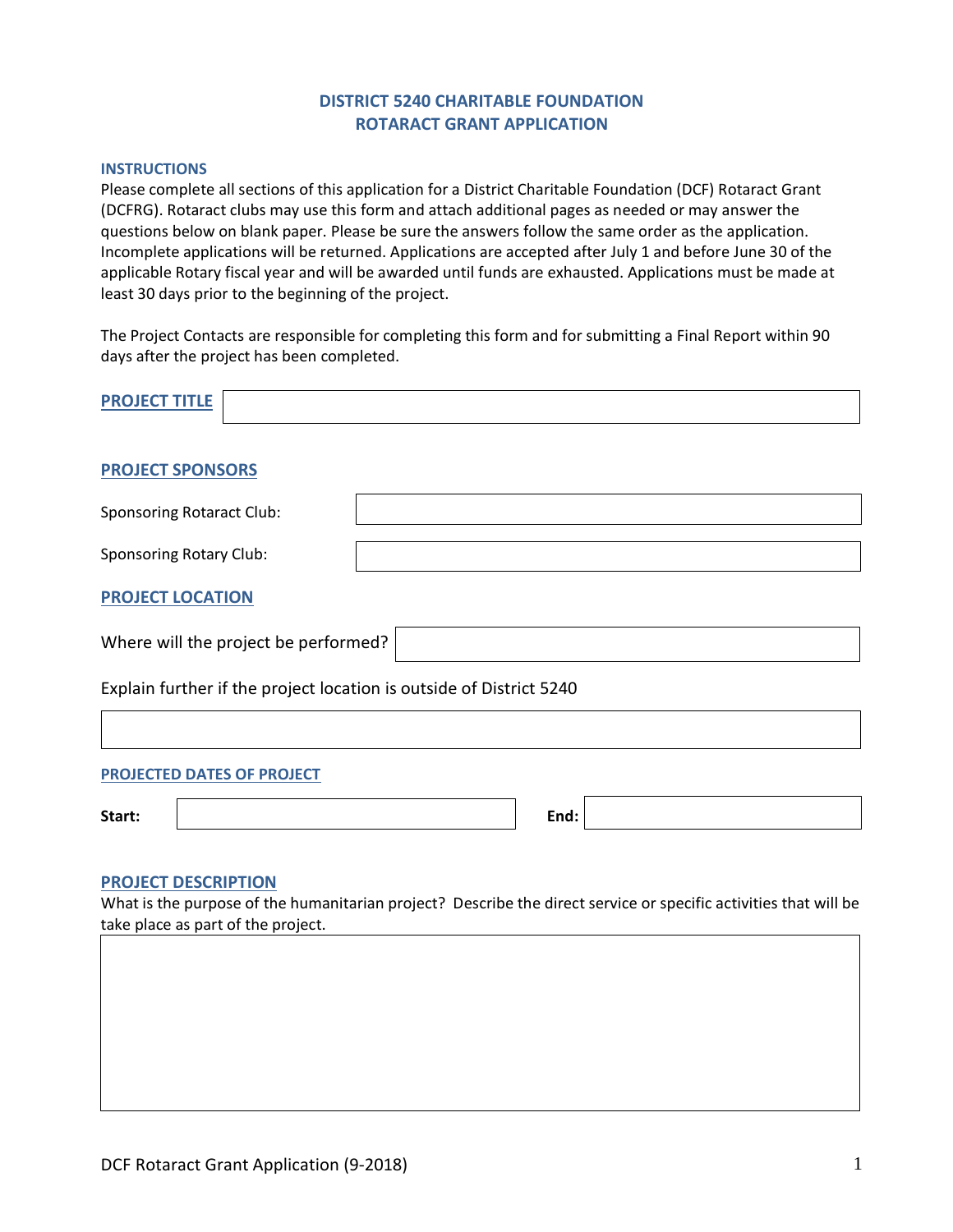How will the members of Rotaract be involved in the project?

A letter from your sponsoring Rotaract Club President indicating how s/he will work with sponsoring Rotarians to implement this project and an agreement to cooperate in any financial review of their activities associated with this project. Letter Included: Yes , No ...

### **PROJECT BUDGET**

Please retain receipts of all expenditures. This grant is a reimbursement grant.

| Expense                   |                           | Cost in US\$ |
|---------------------------|---------------------------|--------------|
|                           |                           |              |
|                           |                           |              |
|                           |                           |              |
|                           |                           |              |
|                           |                           |              |
| <b>Total Project Cost</b> | Amount Requested From DCF |              |

### **PROJECT TEAM**

### **Rotaract Project Contact/Team Leader:**

| Name                                       |  | <b>Rotaract Position</b> |  |  |  |
|--------------------------------------------|--|--------------------------|--|--|--|
| Email                                      |  | Telephone Number         |  |  |  |
| <b>Mailing Address</b>                     |  |                          |  |  |  |
| <b>Rotary Project Contact/Team Leader:</b> |  |                          |  |  |  |
| Name                                       |  | <b>Rotaract Position</b> |  |  |  |
| Email                                      |  | Telephone Number         |  |  |  |
| <b>Mailing Address</b>                     |  |                          |  |  |  |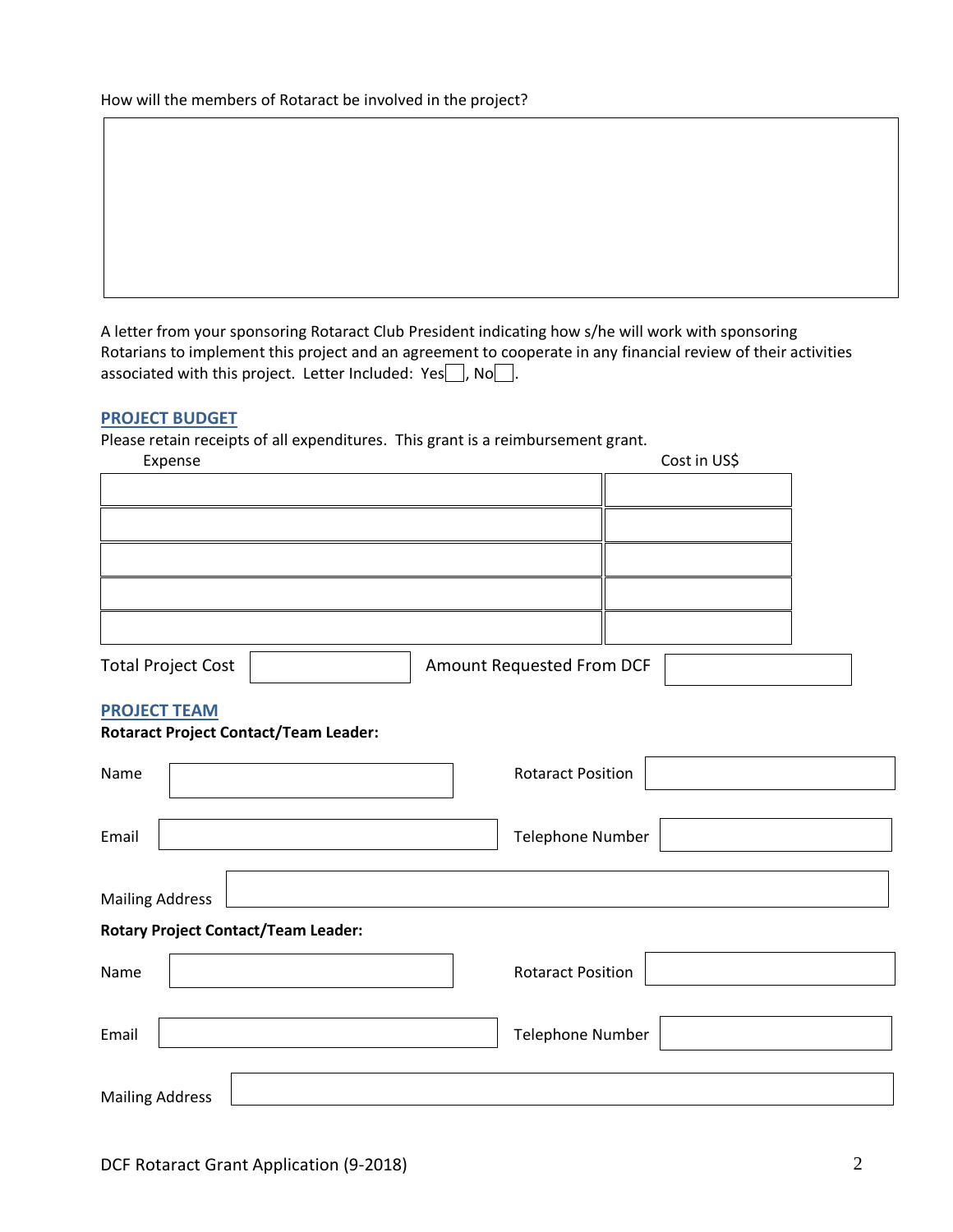## **AGREEMENT**

This Application and Agreement are entered into between the sponsoring Rotary Club and Rotaract Club listed below and the District 5240 Charitable Foundation. In applying for and accepting project funding, the sponsoring Rotary Club and Rotaract Club agrees:

1. To utilize the DCFRG Funds in support of the project as outlined in this application. Funds provided by the DCF will not be used for any purposes other than those considered eligible by the DCF as described in the DCFRG Guidelines as requested in this application. Any changes in use of funds must be approved in advance by the DCF.

2. To defend, indemnify, and hold harmless Rotary International, The Rotary Foundation, District 5240, District 5240 Charitable Foundation, their respective Directors, Trustees, Officers, employees, and committee members (Collectively RI/TRF/District/DCF) from any and all damages, losses, judgments, costs, fines, awards, liabilities, and or expenses, including without limitation reasonable attorney's fees and costs of litigation, asserted or recovered from RI/TRF/District/DCF, that result or arise directly or indirectly, from the implementation of this project.

3. That this agreement may be cancelled for any reason without notice upon the failure of the sponsoring Rotary Club or Rotaract Club to abide by the terms set forth herein. The sponsors agree to return all funds granted if funds are misused.

4. The sponsoring Rotaract Club acknowledges that a required Final Report will be submitted to the DCF within 90 days of completion of the project. Funds will not be disbursed until the Final Report has been approved by the DCF. Failure to complete the Final Report within ninety days of project completion may result in loss of funds.

5. The sponsoring Rotary Club and Rotaract Club grant the DCF permission to use information and photographs in the Final Report to publicize the DCF Rotaract Grant program and to meet DCF reporting requirements.

6. The applicable laws of the State of California, USA, govern this Agreement.

By signing below, I certify that the sponsoring Rotary Club and Rotaract Club acknowledges and accept the terms of this Agreement and agree to abide by the stipulations set forth therein.

| Sponsoring Rotaract Club                   |       |  |  |
|--------------------------------------------|-------|--|--|
| Club President (Print)                     | Phone |  |  |
| Signature                                  | Date  |  |  |
| Sponsoring Rotary Club                     |       |  |  |
| Club President (Print)                     | Phone |  |  |
| Signature                                  | Date  |  |  |
| Make Check payable to the Rotaract Club of |       |  |  |